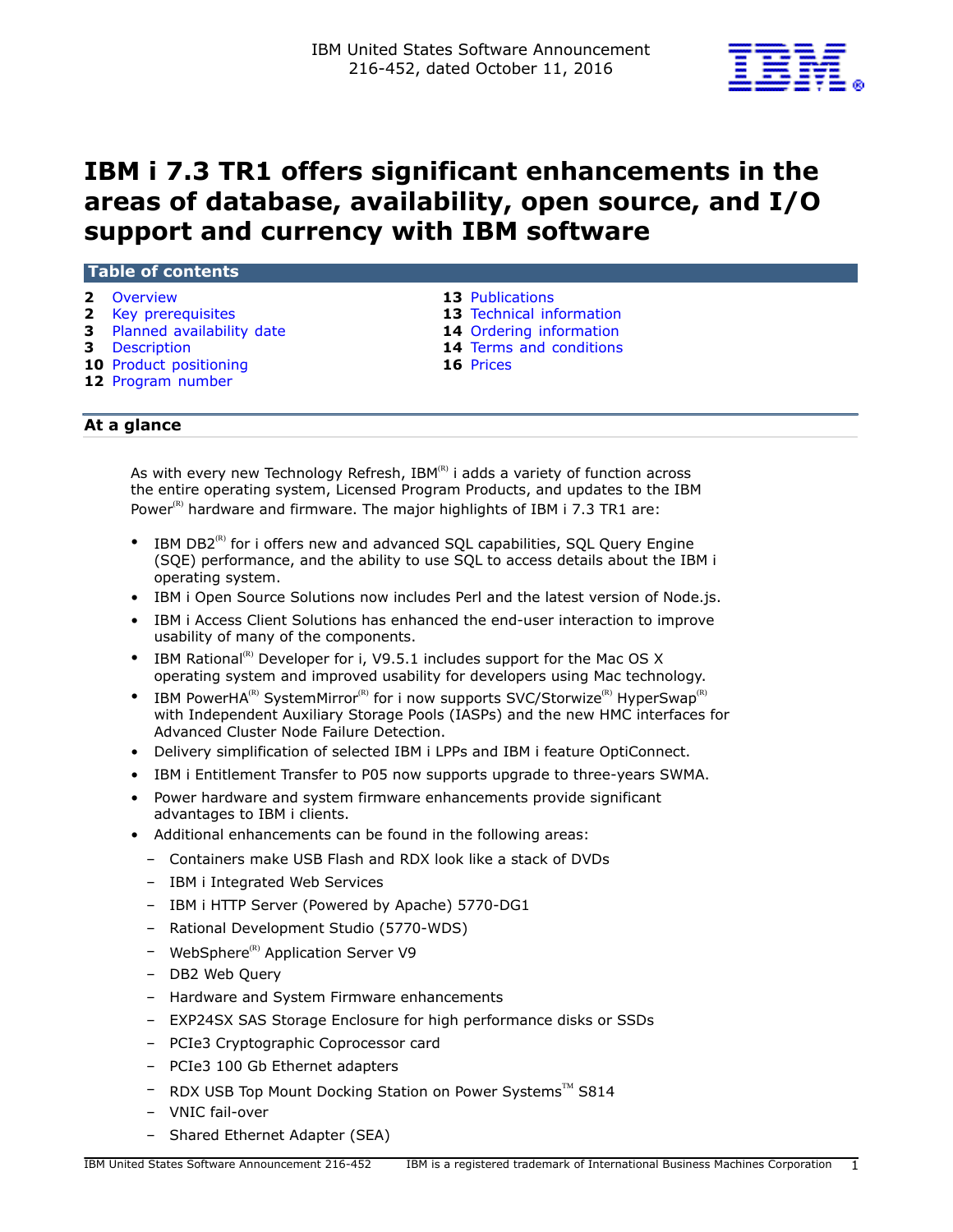- NovaLink support for SR-IOV configurations
- Tape device TS4500 R3
- Power Systems firmware V8.6 enhancement for identifying a partition using a Universally Unique Identifier (UUID)

#### <span id="page-1-0"></span>**Overview**

As with every new Technology Refresh, IBM i adds a variety of function across the entire operating system. Enhancements and extensions have been made to many components of the operating system, Licensed Program Products, IBM Software products, and the firmware to support the latest hardware.

The **IBM i operating system** adds the use of containers to make USB Flash and RDX appear as a stack of DVDs. In addition, a new format for tape volume statistics that stores larger read/write counts is added.

IBM i Open Source Solutions now includes Perl and the latest version of Node.js.

With IBM i 7.3 TR1, **IBM DB2 for i** is focused on new and advanced SQL capabilities, SQL Query Engine (SQE) performance, and the ability to use SQL to access details about the IBM i operating system.

**IBM i Access Client Solutions,** the strategic solution for access and management of IBM i, has enhanced the end-user interaction to improve usability of many of the components. In addition, the Run SQL Scripts interface improves the productivity for using SQL with DB2 for i. Finally, Access Client Solutions deployment has significant improvements in the process for delivering i Access Client Solutions to end users.

The RPG compiler included in **IBM Rational Development Studio for i** is again enhanced with new function that encourages IBM i developers to make the transition to modern RPG techniques.

**Rational Developer for i, V9.5.1** includes new features and functions, including support for the Mac OS X operating system and improved usability for developers using Mac technology. Additionally, enhancements have been made to IFS projects, Kerberos authentication, and support for additional language enhancements.

**WebSphere Application Server V9** is supported on IBM i 7.3 TR1.

**IBM PowerHA SystemMirror for i** now supports SVC/Storwize HyperSwap with Independent Auxiliary Storage Pools (IASPs), and the new HMC interfaces for Advanced Cluster Node Failure Detection.

Many **Power hardware** and system firmware enhancements provide significant advantages to IBM i clients.

#### <span id="page-1-1"></span>**Key prerequisites**

IBM i 7.3 TR1 is supported on selected IBM Power Systems and PurePower Systems servers with POWER7<sup>(R)</sup>, POWER7 +, or POWER8<sup>(R)</sup> processors.

Clients using Blades or PureFlex<sup>™</sup> systems, and those using servers with POWER6<sup>(R)</sup> or POWER6 + or earlier processors, need to move to newer systems to take advantage of the new features in IBM i 7.3 TR1.

For up-to-date information on all types of code levels needed for support of a particular feature, go to the [IBM Prerequisite](https://www-912.ibm.com/e_dir/eServerPrereq.nsf) website.

Refer to the [Technical Information](#page-12-1) section for specific hardware and software prerequisites.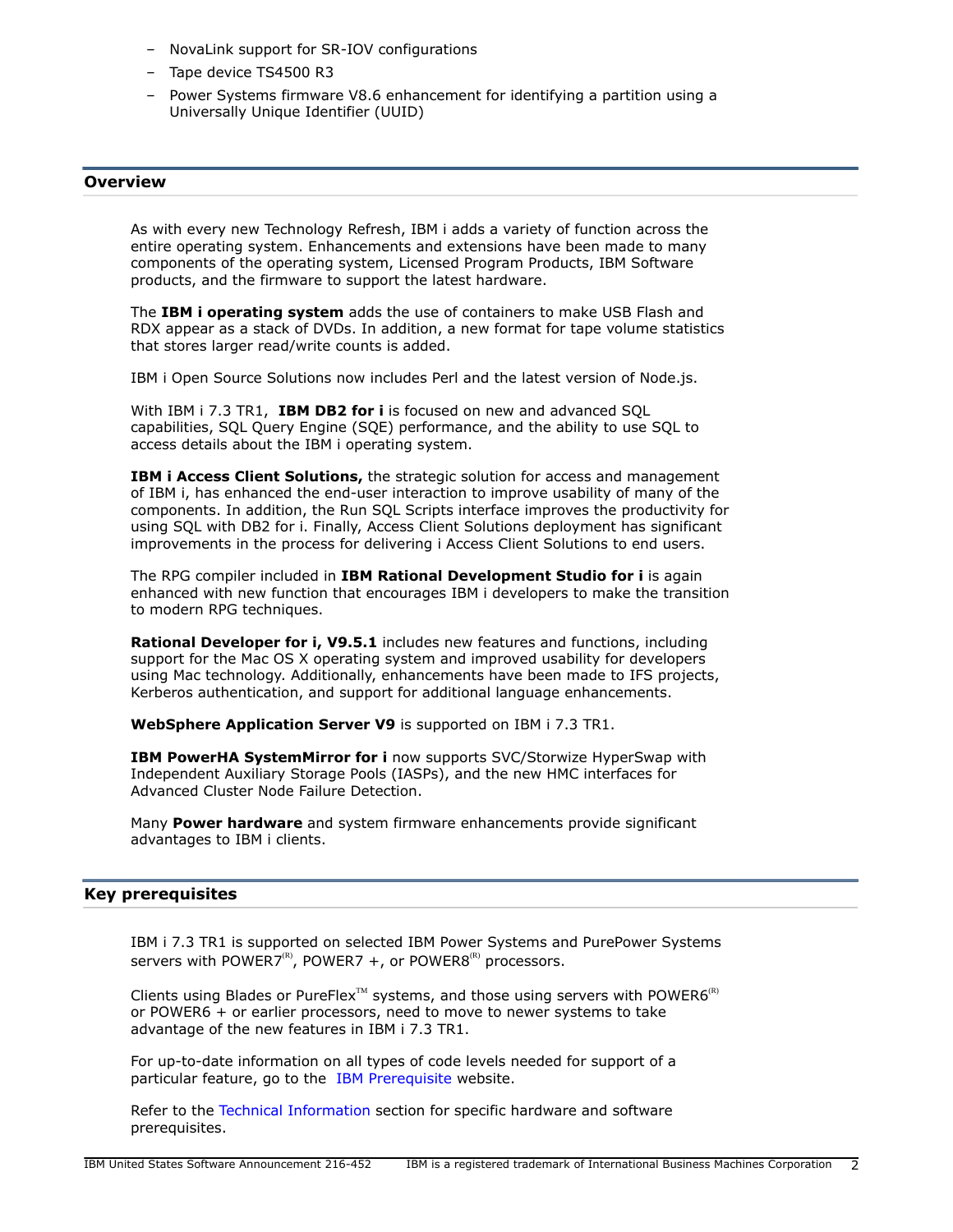# <span id="page-2-0"></span>**Planned availability date**

- October 11, 2016, for 3-Year Software Maintenance (SWMA) available on P05 transfer and new bonus programs with the operating system
- November 11, 2016, for IBM i 7.3 TR1

## <span id="page-2-1"></span>**Description**

## **DB2 for i enhancements**

Database application developers have new capabilities for constructing advanced SQL solutions:

- The JSON TABLE() user-defined table function (UDTF) is added to DB2 for i. This function enables database application developers to use data-centric SQL capability to effectively decompose JSON data into relational data. By embracing set-at-a-time processing, database programmers can be more productive and produce robust and scalable solutions.
- DB2 for i innovates by enabling SQL programmers to identify critical common code segments and reuse that code across multiple SQL routines or triggers. By having a single source that can be included in many SQL procedures, functions, or triggers, the application developer will more easily revise, extend, and reuse database application code.
- These and other SQL enhancements are described in developerWorks ${}^{\text{\tiny(R)}}$ .

Database engineers have improved capabilities to help them to effectively manage the data center:

- Impact analysis can be studied using SQL. A new database service makes it possible to deconstruct SQL statements into their base elemental form. By having easy access to parser level detail, the DBE can easily understand object and program relationships and dependencies.
- These and others DBE enhancements are described in developerWorks.

Database performance and the SQL Query Engine (SQE) are improved:

- Following the recent enhancement to enable UDTFs to become inline-eligible, the same enhancement is now available for scalar user-defined functions (UDFs). By avoiding repeated calls to UDFs for every row processed in a query, the performance of some queries can be accelerated without changing the application.
- These and other DB2 for i performance improvements are described in developerWorks.

As in previous Technology Refreshes, IBM i Services were added or enhanced, providing useful SQL-based alternatives to IBM i commands and APIs:

- Display Log (DSPLOG) access partition history detail. The IBM i Service makes it possible to achieve new systems management solutions using SQL.
- Existing and popular services such as GET\_JOB\_INFO(), GROUP\_PTF\_CURRENCY, and other existing services are extended to provide additional detail, making it possible to solve more business requirements using SQL.
- These and other IBM i services are described in developerWorks.
- These and other enhancements are delivered through DB2 PTF Group SF99703.
- Several prebuilt report and dashboard templates are being provided with IBM DB2 Web Query to provide system information through the SQL-based IBM i Services. Use web-based reports to check PTF currency, monitor system utilization across LPARs, or leverage "top 10" reports over various metrics.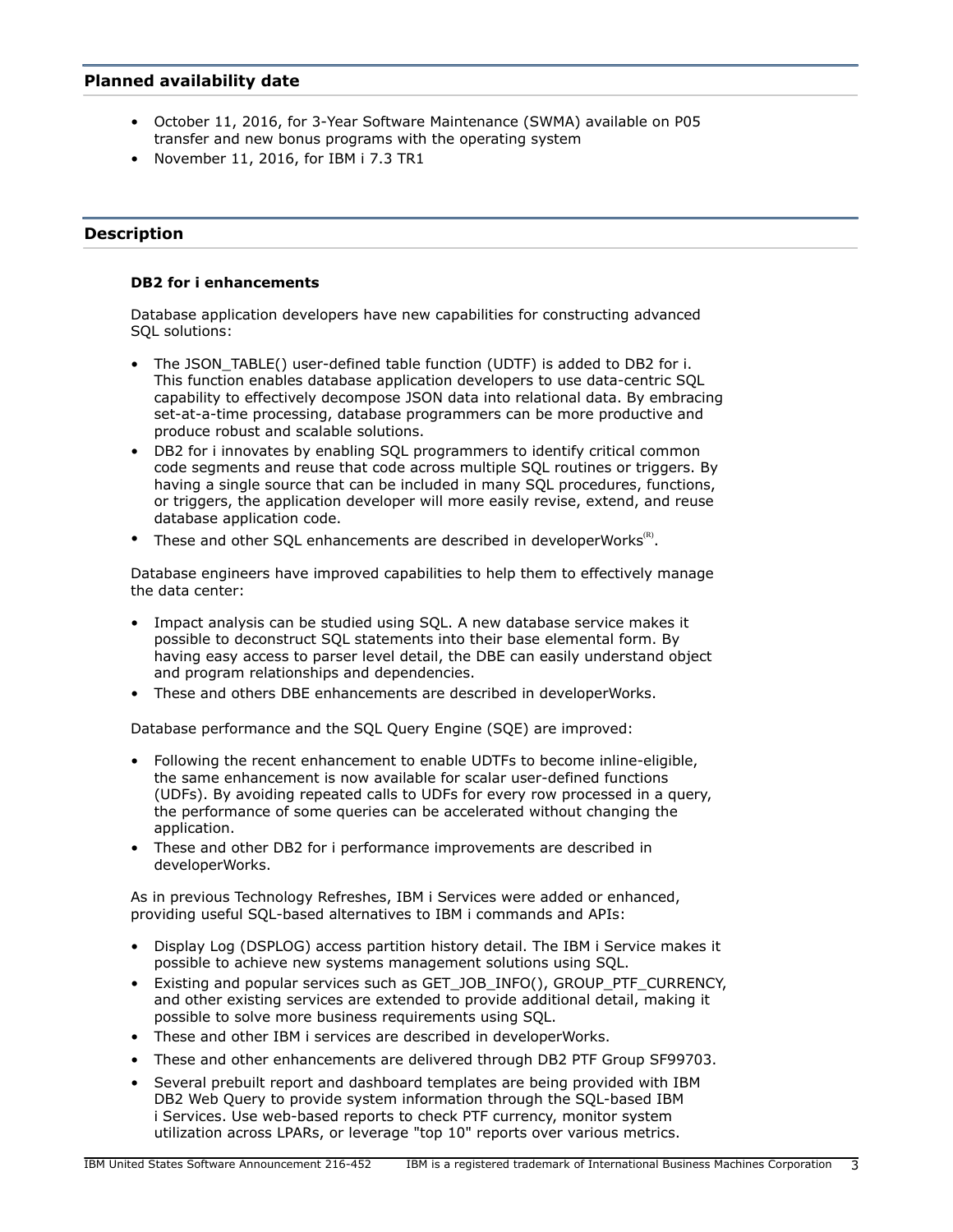See the [IBM i Technology Updates](http://www.ibm.com/developerworks/ibmi/techupdates/db2) wiki on developerWorks to learn more about all of the enhancements being made to DB2 for i 7.3 TR1.

Go to the [DB2 for IBM i 2016 Group PTF schedule](http://www.ibm.com/developerworks/ibmi/techupdates/db2/groupptf) wiki page for more details.

## **IBM i operating system enhancements**

As with every new Technology Refresh, IBM i adds a variety of function across the entire operating system. The IBM i Technology Updates wiki in developerWorks contains details of IBM i operating system enhancements. To view technical detail for the topics found in this announcement letter, go to the [IBM i 7.3 TR1 enhancements](https://www.ibm.com/developerworks/community/wikis/home?lang=en#!/wiki/IBM%20i%20Technology%20Updates/page/IBM%20i%207.3%20-%20TR1%20Enhancements) website.

### **Containers make USB Flash and RDX look like a stack of DVDs**

Clients have been looking for more operations that can be done with USB flash drives and to make better use of the large-capacity RDX media. Today, clients can create optical image catalogs only on disk (IFS). With IBM i 7.3 TR1, Container support has been added so that clients can now store an image catalog into the QOPT file system on a USB removable flash drive or RDX media, making the format of the data on the flash drive or RDX media look like a stack of DVDs. This new Container support can ease operational procedures in many ways:

- A system administrator can download an ISO image that contains PTFs onto a PC at the office, move that file to a USB removable flash drive, and apply the PTFs directly from the flash drive. Prior to this Technology Refresh, you simply could not use a flash drive to load PTFs. It was necessary to store the image on disk within an IBM i partition and then either add it to an Image Catalog or burn it to DVD.
- A system administrator can now store an entire Image Catalog on a USB removable flash drive or RDX media. Previously, Image Catalogs were limited to configurations with DASD and virtual media, but this is more expensive than USB flash drives and RDX media. Putting images on a USB flash drive also makes it easy to move to another system, which makes it easy for a business partner or ISV to take with them to a customer site.
- With up to 2 TB of capacity, a system administrator could now consider partitioning an RDX media in a way that will enable multiple incremental saves, such as an incremental save for each day of the week for nightly backups, or each week of the month for weekly backups, and so on. Previously, if incremental saves were done to separate directories on an RDX media, and the contents of the directories were deleted to enable reuse, file fragmentation on the media could cause noticeable performance reductions. Now the media can be subdivided into multiple virtual disks to be used for saves. Then any time one of those virtual disks is reinitialized, there will be no fragmentation of the data. If the save operation creates a bootable disk image, it does not mean that this media can be used for a D-mode IPL, because the device is a virtual disk, and virtual disks in general cannot be used for a D-mode IPL. This image is intended to be used for restore operations after the partition is IPLed.

For more details on usage and restrictions, see the [Removable Media on IBM i](https://www.ibm.com/developerworks/community/wikis/home?lang=en#/wiki/IBM%20Removable%20Media%20on%20IBM%20i) website.

#### **New format for tape volume statistics**

A new format for tape volume statistics has been introduced in IBM i 7.3 TR1 to store larger read/write counts. This will cut down on the number of Product Activity Log entries for statistics that are being generated, thereby reducing the frequency of wrapping the log and allowing applications, such as BRMS, to properly track cartridge usage.

#### **IBM i Open Source Solutions**

IBM continues to expand and update the portfolio of open source products that are distributed with IBM i. IBM i Open Source Solutions (5733-OPS) now includes the following new languages, features, tools, and environments: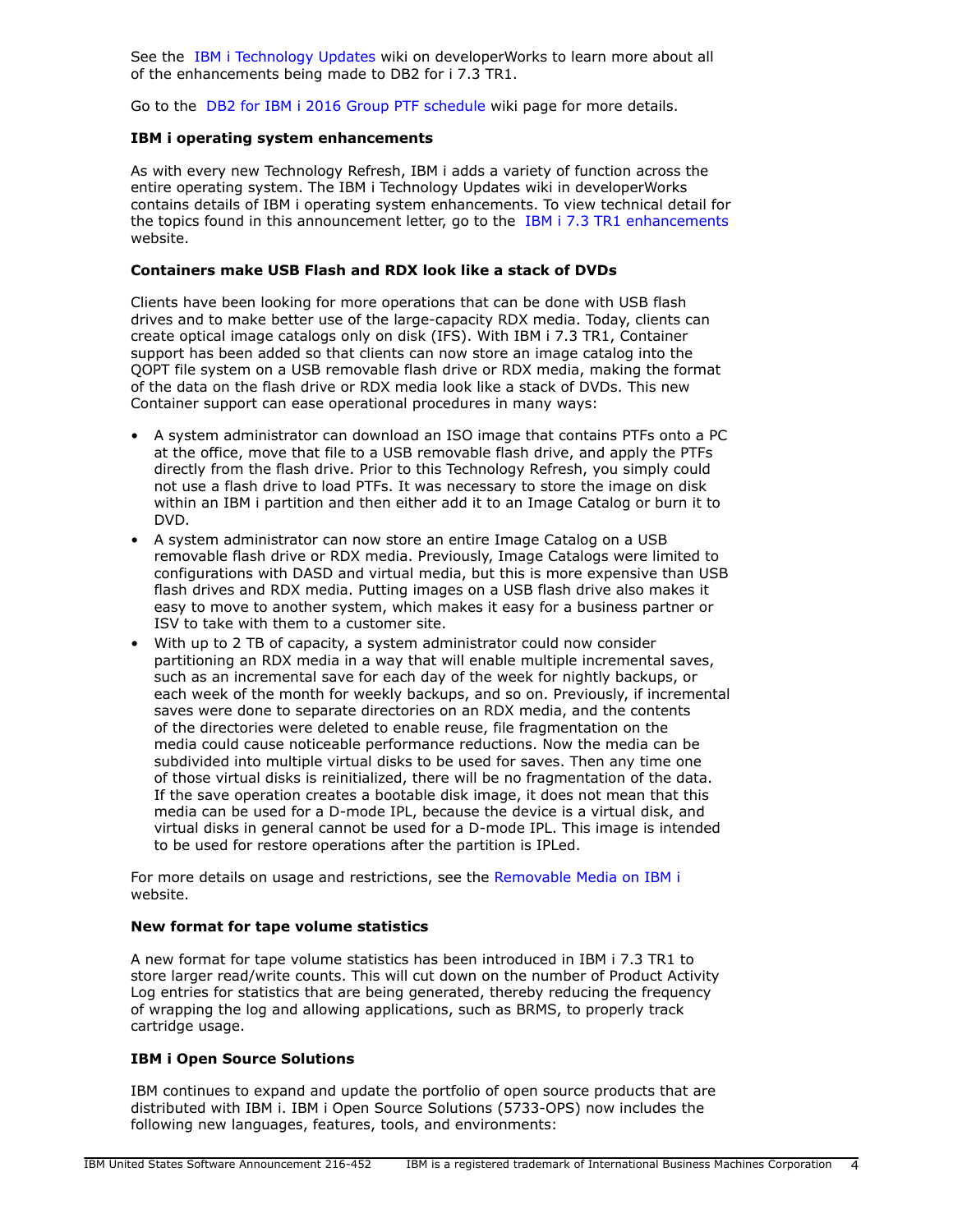- Option 7 (Tools) has been updated to include Perl. Perl is a general-purpose highly leveraged language, great for many things, including scripting and other general-purpose applications.
- Option 10 (Node.js V6). The very latest release of Node.js is now available, enabling developers to implement the latest enhancements to the Node.js product.

For details and availability, see the [IBM i open source](http://www.ibm.com/developerworks/ibmi/techupdates/opensource) website on developerWorks.

Option 1 (Node.js) is no longer supported. As a replacement, use a more current version of Node.js with Option 5 (Node.js V4) or Option 11 (Node.js V6).

#### **IBM i Integrated Web Services**

The IBM i Integrated Web Services support continues to be updated to meet industry standards. When creating a REST-based web service, it is now possible to create a SWAGGER document, describing the web services request. This document can be used with industry tools to understand all the necessary web service artifacts and more easily find and consume these services.

For details and availability see the [IBM i Integrated Web Services](http://www-03.ibm.com/systems/power/software/i/iws/) website on developerWorks.

#### **IBM i Licensed Program Products**

The following Licensed Program Products are available for IBM i:

## **IBM i HTTP Server (Powered by Apache) 5770-DG1**

The IBM i HTTP Server continues to be the backbone of the web technology for IBM i clients. In IBM i 7.3 TR1, the HTTP server on IBM i is updated to the Apache 2.4.20 level. This includes all the latest security vulnerabilities and some minor enhancements to a number of directives. For details on all the updates and changes, go to the [IBM i HTTP Server product](http://www-03.ibm.com/systems/power/software/i/http/) website.

#### **IBM i Access Client Solutions**

IBM i Access Clients Solutions is the strategic solution for access and management of IBM i, providing support for many end-user devices. As such, IBM continues to enhance and expand the features. The following enhancements have been added:

- End-user focused improvements have been made with the Integrated File System interface. This new feature provides the ability to easily view the contents of the Integrated File System, and to copy and paste files, directories, and libraries to new locations on the same partition or to other IBM i partitions within your ecosystem. The file mover support includes the following features:
	- Copy / Paste between IBM i partitions
	- Send multiple files to multiple IBM i partitions
	- Download / Upload files to or from your PC
	- Additional actions include Create New Folder, Delete, Rename, and Properties
- 5250 Emulator Smart Card authentication support. The 5250 emulator has been enhanced to support the ability to leverage a smart card to establish a secure connection to your IBM i. The smart card support is only available for the  $Microsoft^{TM}$  Windows<sup>™</sup> operating system at this time.
- Many updates have been made to Data Transfer to improve the user experience:
	- Support for character and numeric truncation
	- Include column name/heading when downloaded to a text file type
	- The "Create IBM i Database File" wizard updates and improvements
	- Enablement for Active Spreadsheet support on Mac OS X
	- Ability to override the default sheet name during the download of data to an Excel spreadsheet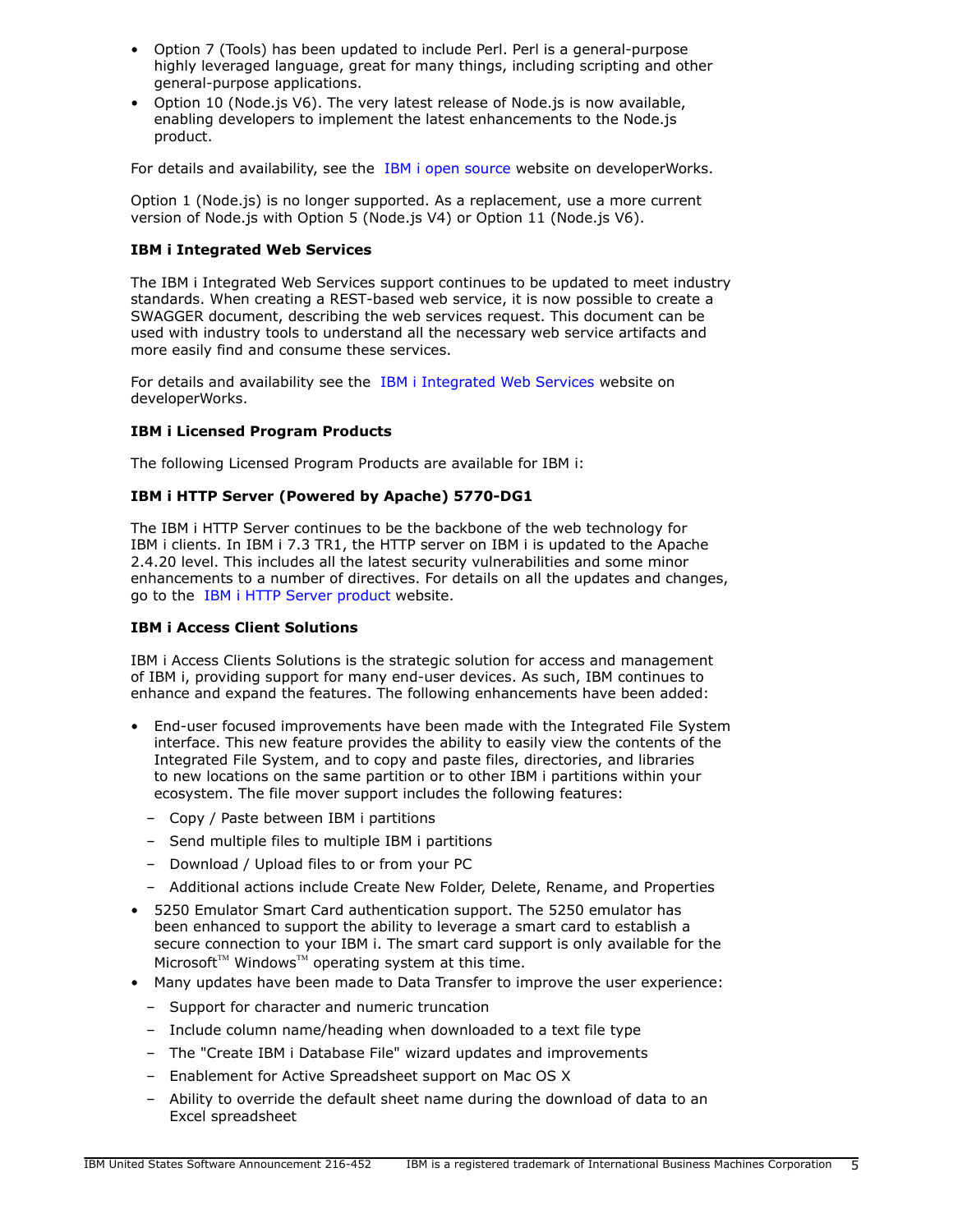- The Run SQL Scripts interface improves the productivity for using SQL with DB2 for i. The following updates have been included:
	- SQL Formatter: The formatter in Run SQL Scripts will now format poorly structured SQL statements according to selected customization preferences. Using the SQL Formatter increases productivity so that developers can spend less time worrying about syntax and more time focused on satisfying business requirements.
	- Visual Explain: The widely used Visual Explain (VE) tool is now included within Run SQL Scripts. Launching VE is as simple as highlighting the SQL statement and choosing one of the VE options.
	- JDBC Configuration Manager improves ease of use by enabling the SQL user to maintain and easily switch between discrete execution environments.
	- Insert from Examples: The list of examples provided by IBM has been extended to showcase more IBM i Services capabilities and popular examples for DBEs.
	- For the additional new functions, refer to developerWorks.
- SQL Performance Center Updates. Several new features have been added to the SQL Performance Center, providing more information to the DBE:
	- Show Statements enables direct interrogation of multiple sources of information: the live SQL Plan Cache, SQL Plan Cache Snapshots, SQL Plan Cache Event Monitors, and SQL Performance Monitors.
	- Compare Statements provides a tool to compare two SQL Plan Cache Snapshots or SQL Performance Monitors and quickly isolate changes in performance.
	- Visual Explain can be launched directly from any of the SQL Performance Center tooling, enabling the DBE to perform full analysis using a single tool.
- Access Client Solutions deployment. The following updates have been added to simplify the process of deploying Access Client Solutions to end users:
	- Support for silent mode deployment when used in combination with / AdminConfig
	- New improvements to the multiuser deployment of Access Client Solutions on Windows simplify the deployment process and help users to set required features.

Details can be found on the [IBM i Access Client Solutions](http://www-03.ibm.com/systems/power/software/i/access/solutions.html) product page. This new support is delivered as a service pack and can be easily downloaded from the [FTP](ftp://public.dhe.ibm.com/as400/products/clientaccess/solutions/updates/) [site](ftp://public.dhe.ibm.com/as400/products/clientaccess/solutions/updates/) or from the [Entitled System Support](http://www-304.ibm.com/servers/eserver/ess/OpenServlet.wss) (ESS) website.

# **Rational Development Studio (5770-WDS)**

The RPG compiler included in Rational Development Studio for i is enhanced to provide new function aimed at encouraging IBM i developers to make the transition to modern RPG techniques. The following update has been included in the RPG IV language: To improve the quality of code being written, a new ON-EXIT operations code is being added to force a section of code to run when the unexpected happens. You can now specify a section of code to be run every time the procedure ends, whether the procedure returns normally, or it ends due to an unhandled exception, or due to the job or subsystem ending. The ON-EXIT operation code specifies the beginning of this code.

For example, the following procedure creates a temporary file and allocates some storage. Later, it has a division by the value numOrders. If numOrders is not zero, the procedure will return normally. Otherwise, the procedure will end abnormally. In either case, because the procedure contains an ON-EXIT operation, the statements in the ON-EXIT section will be run. The temporary file will always be deleted and the storage will always be deallocated.

```
DCL-PROC myproc;
...
tempFile = createTemplate();
p = %a1loc(1000);... 
averagePrice = totalPrice / numOrders;
```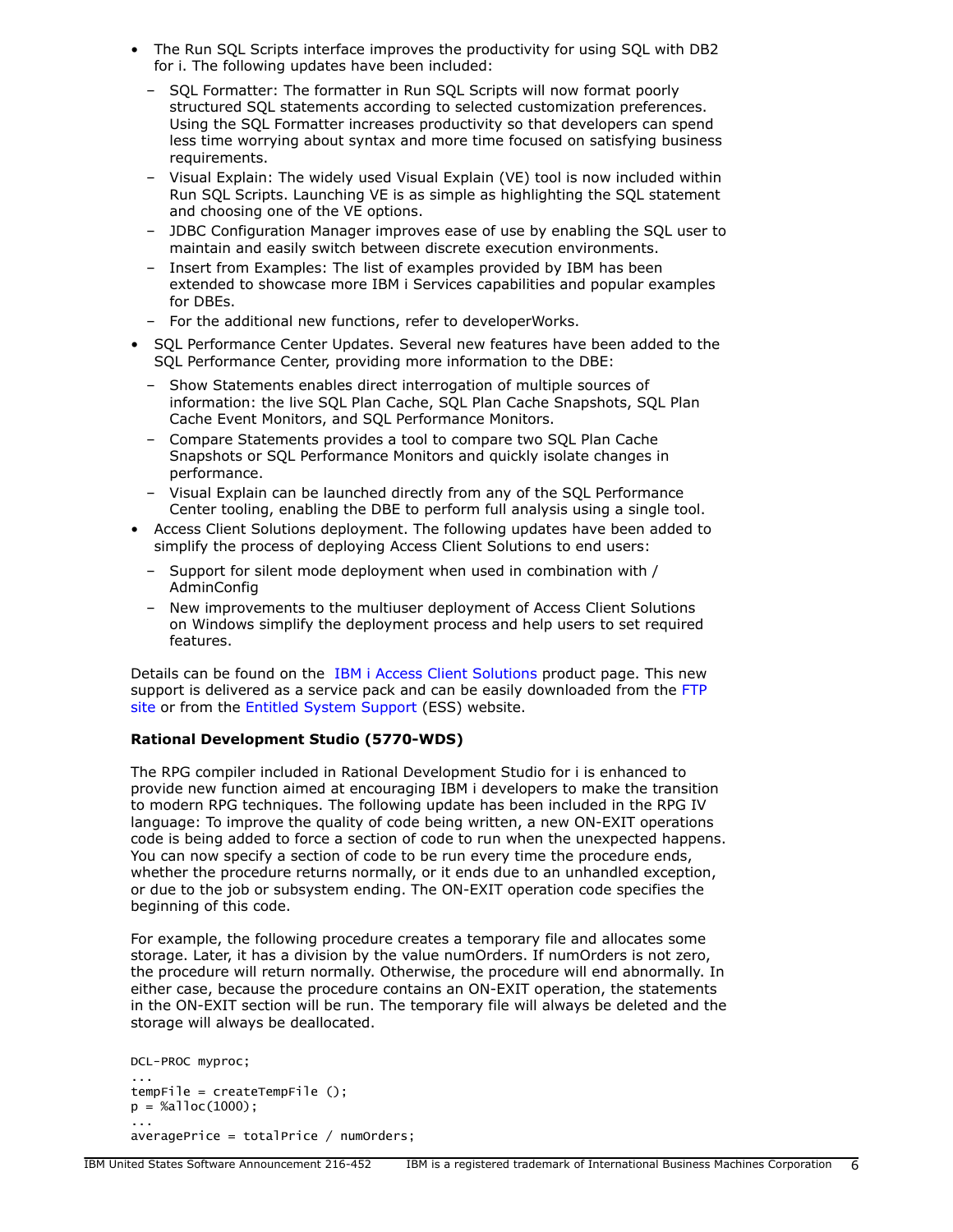## **New command parameter TGTCCSID to support compiling from Unicode source files in IFS**

The ILE RPG compiler normally reads the source files for a compile in the CCSID of the primary source file. Because the compiler only supports reading the source in an EBCDIC CCSID, this means that the compile will fail when the primary source file has a Unicode CCSID such as UTF-8 or UTF-16.

The TGTCCSID parameter for the CRTBNDRPG and CRTRPGMOD enables the RPG programmer to specify the CCSID with which the compiler will read the source files for the compile. Specify TGTCCSID(\*JOB) or specify a specific EBCDIC CCSID such as TGTCCSID(37) or TGTCCSID(5035).

The default is TGTCCSID(\*SRC), which is the same as the current behavior.

When compiling Unicode source with CRTSQLRPGI, specify RPGPPOPT(\*LVL1) or RPGPPOPT(\*LVL2) and COMPILEOPT('TGTCCSID(\*JOB)'), or some other TGTCCSID parameter value.

Details can be found on the [RPG Cafe,](http://www.ibm.com/rational/community/rpg) located on developerWorks.

# **Rational Developer for i (5733-RDW)**

Rational Developer for i, V9.5.1 includes the following new features and functions:

- Mac OS X operating system support. Rational Developer for i is now supported on Mac OS X Version 10.11 (referred to as Mac OS X in this announcement) and later. This makes it faster and simpler for Mac OS X users to develop IBM i applications. **Note:** Some functions, such as program verifiers and syntax checkers, are not available on Mac OS X.
- IFS projects. Any non-iProject Eclipse project can now be synchronized with an IFS folder by using the remote reconciler view. This enables the full power of Eclipse tooling to be applied to any development project stored on the IFS. For example, a Java $T^M$  or web development project can easily synchronize with an IFS folder. This enables editing of the project with Eclipse tooling. The result is immediately available on the IBM i for testing and deployment.
- Kerberos authentication. Connections to IBM i can now be authenticated automatically by using Kerberos. An organization that has Kerberos installed will realize the benefit of single sign-on and enterprise identity mapping when working with Rational Developer for i.
- ILE RPG editing improvements. The ILE RPG editor tooling can now detect definitions and references within O-Specs. The dynamic ILE RPG outline view, hyperlinking, hover support, and content assist can find fields that are referenced in O-Specs. I-Specs tooling is enhanced to fully support qualified and indexed fields.
- ILE RPG outline view improvements. To reduce clutter in the RPG outline view, a toolbar button has been added to turn on/off the inclusion of any unreferenced definitions on the view. Removing the clutter has the added benefit of making declarations easier to find.
- Language-sensitive help for SQL (in ILE RPG) is improved. Now when developers press F1, they are taken to the SQL language reference page specific to the keyword identified by the cursor.
- ILE RPG content assist function enhanced. Automatically show proposals after entering a customizable set of specific characters. This provides helpful hints for completing code without requiring any intervention.
- ILE RPG program verifier can now be easily switched from generating messages for bound programs versus modules. Previously, the verifier defaulted to generating messages as CRTRPGMOD, but now it supports bound programs as well. The default can be switched between programs and modules.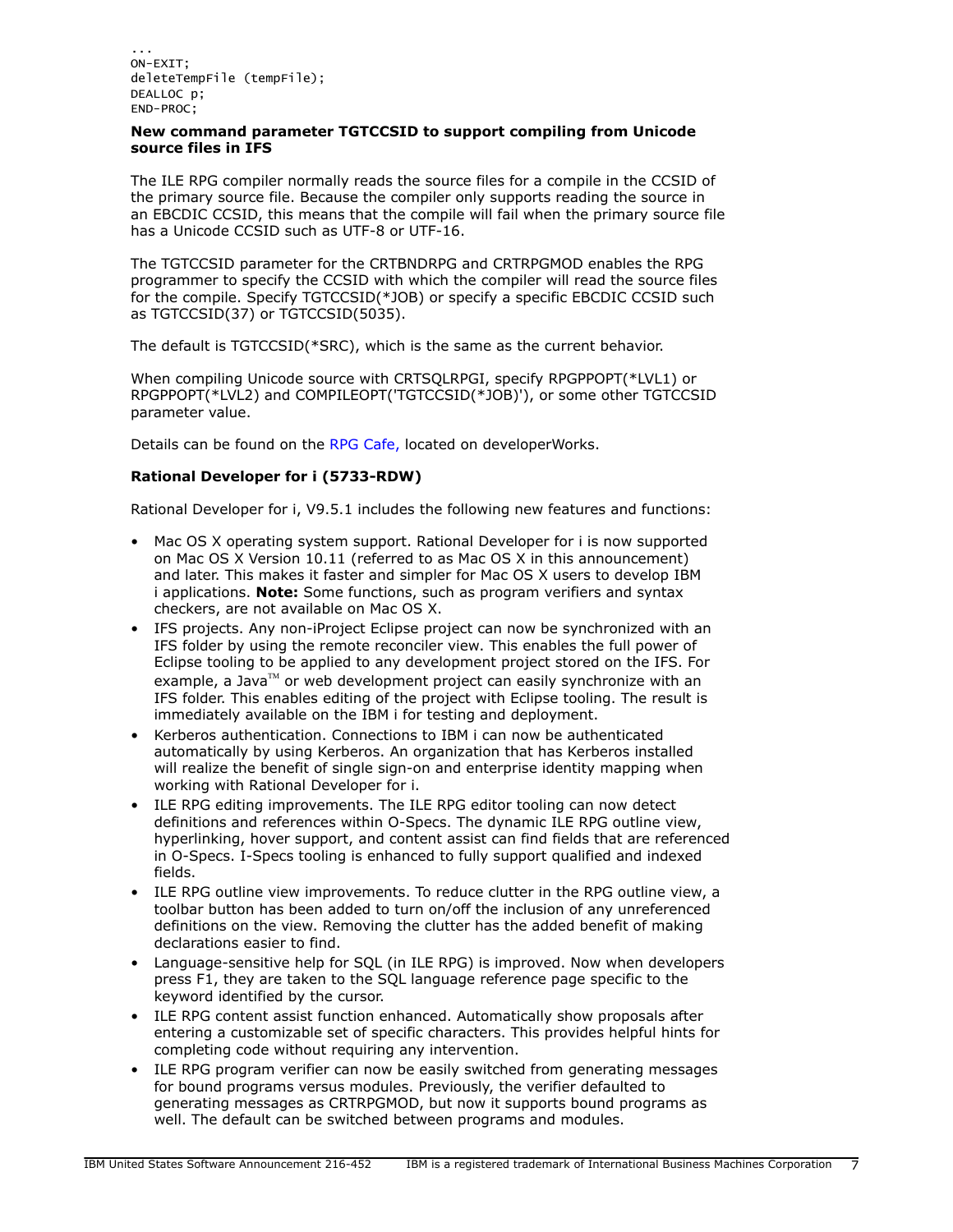- CL and DDS editing improvements. The CL and DDS languages, such as ILE RPG, can easily comment and uncomment lines by using a shortcut key.
- Access Client Solutions (ACS) integration. With ACS, Rational Developer for i can analyze the performance of SQL using Visual Explain. The integration with the Run SQL Statement function in ACS is extended to both ILE COBOL and ILE RPG.

# **IBM WebSphere Application Server V9**

WebSphere Application Server V9.0, delivered with IBM Web Enablement for i, 1.1, with its traditional and Liberty run times, offers industry-leading, production-ready, standards-based Java EE 7-compliant architectures that support the API economy and underpin business transformation. Additional features and enhancements to WebSphere Application Server offer a right-fit infrastructure for enterprise IT, upon which businesses can deliver composable applications. This can enable securityenhanced, flexible, and efficient access to internal or external software components and services. Highlights include:

- Previously based on the Express<sup>(R)</sup> edition, IBM Web Enablement for i, V1.1 is now based on the standard WebSphere Application Server edition and is delivered as 5733-WE3.
- Java EE 7 Web Profile and Full Platform certification of WebSphere Application Server traditional brings the traditional run time to the same Java EE level as the Liberty run time. This certification supports deployment of any Java EE 7 based application that uses the latest industry standards for on-premises or in the cloud. It enables you to easily exploit HTML5 to help improve application responsiveness, increase developer productivity, and meet the most demanding enterprise requirements.
- WebSphere Application Server traditional and Liberty support for Java Platform, Standard Edition 8 (Java SE 8) can deliver enhanced developer productivity and significant application performance improvements.

For additional details about WebSphere Application Server V9.0, see Software Announcement [216-298](http://www.ibm.com/common/ssi/cgi-bin/ssialias?infotype=an&subtype=ca&appname=gpateam&supplier=897&letternum=ENUS216-298), dated June 7, 2016.

#### **IBM PowerHA SystemMirror for i enhancements**

Support for IBM SVC and IBM Storwize HyperSwap. HyperSwap provides near zero downtime for storage system outages. Previously, HyperSwap was supported with the IBM SAN Volume Controller and IBM Storwize family of products on IBM i at a Full System level. With IBM i 7.3 TR1, support has been extended to include the ability to use SVC HyperSwap with Independent ASP (IASP) technologies, including FlashCopy<sup>(R)</sup> and LUN Level Switching. For more details on usage and restrictions, go to the [PowerHA SystemMirror for i Technology Updates](https://www.ibm.com/developerworks/ibmi/techupdates/ha) website.

New HMC interfaces for Advanced Cluster Node Failure Detection. The IBM i cluster technology has the ability to make use of user-registered cluster node monitors to determine whether a system has truly failed when communication to the system is lost. A user registers a cluster node monitor on a node, and the node registers a handler with the HMC. If the node that is monitored by the HMC suffers a failure or outage, the HMC notifies the monitoring nodes of the nature of the failure so that cluster resource services can take the appropriate action based on the type of failure, rather than resulting in a cluster partition failure condition that needs manual intervention.

• The HMC is being updated to replace the existing interface with a new representational state transfer (REST)-based interface. HMC version 850 (V8R8.5.0) is the last version of HMC to support the older interface and the first version to support the REST interface. When upgrading to HMC version 860, or later (V8R8.6.0), all IBM i partitions that were using the Advanced Cluster Node Failure Detection function must be updated to use the new REST-based interface. The new REST-based interface is provided for IBM i 7.3 TR 1, IBM i 7.2 TR 5, and IBM i 7.1 with the latest PowerHA PTF Groups. For more information on the PTFs required, as well as usage and steps for updating to use the new REST interfaces, go to the [PowerHA SystemMirror for i Technology Updates](https://www.ibm.com/developerworks/community/wikis/home?lang=en#%21/wiki/IBM%20PowerHA%20SystemMirror%20for%20i/page/PowerHA%20SystemMirror%20Technology%20Updates) website.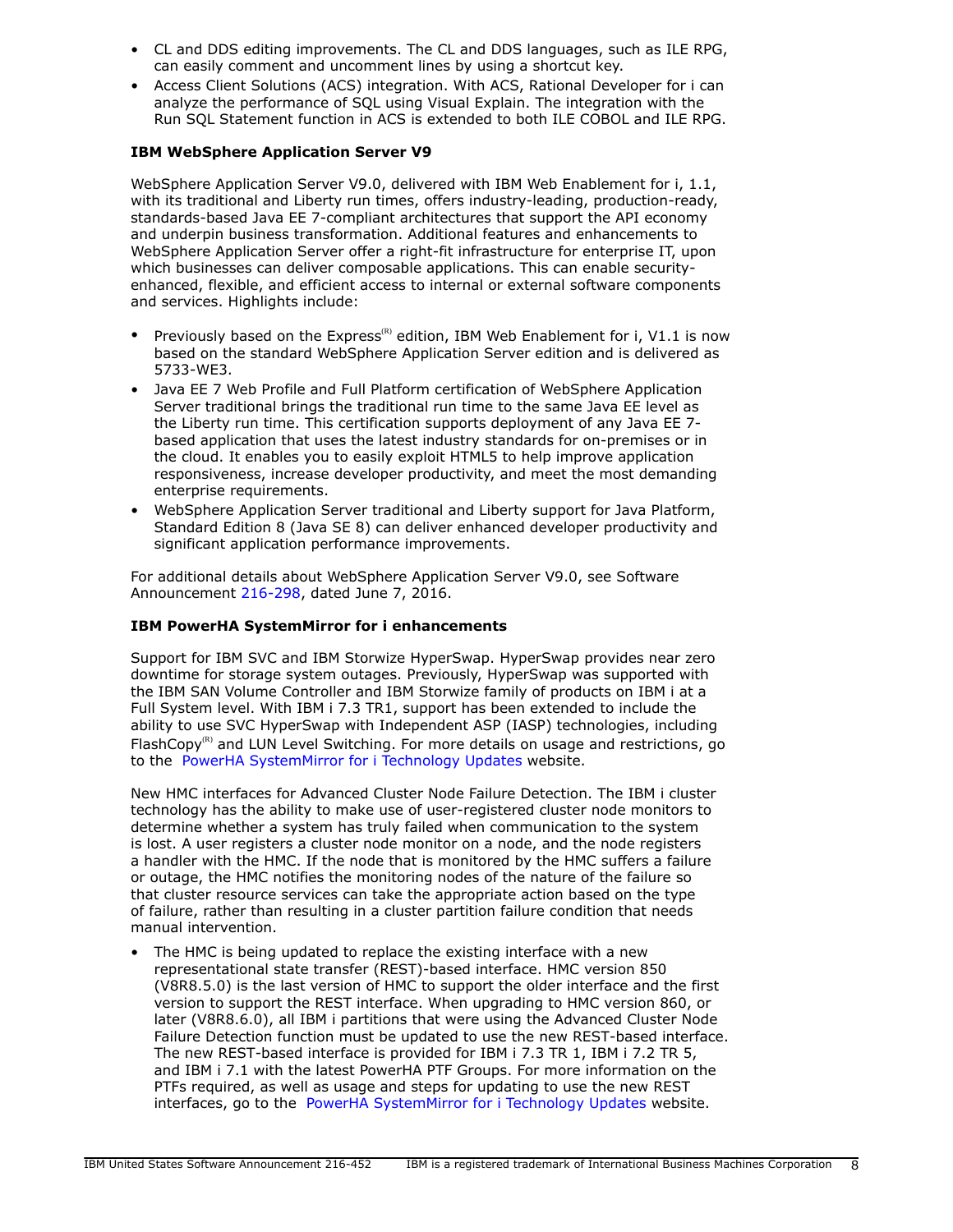## **DB2 Web Query**

DB2 Web Query for i, V2.2 is being enhanced to provide an easier way to get started with the product through "one-button" trial installation and several report and dashboard templates.

A simplified installation process is available to try out DB2 Web Query under a trial period. The new process provides a downloadable image that contains all the latest DB2 Web Query features and the templates noted below in one easy package. Metadata is prebuilt over the sample database so everything is ready so you can get to work and learn the product through tutorials. Details on obtaining the simplified installation image are at the [DB2 Web Query for i Wiki](https://ibm.co/db2wqwiki) web page.

New function to the existing Wizard Analytics enables you to create 20-30 reports in a matter of minutes over your DB2 for i data or uploaded spreadsheets. Sample reports are provided that can be run out of the box or tweaked to meet your specific requirements.

- IBM i Services Templates. This set of prebuilt reports and dashboards leverage the SQL-based System Services to provide systems administrators with webbased visualizations. Track system status across LPARS, see which jobs are using the most CPU, monitor which users are using the most storage or temp storage, or compare PTF levels with the latest released by IBM.
- Query/400 Discovery and Analysis. Understand existing Query/400 definitions by using the Discover and Analysis tools shipped with DB2 Web Query. Is it necessary to know which queries are obsolete or redundant so that they can be cleaned up for impact analysis? Is it important to see which ones make the most sense to be converted into DB2 Web Query native reports? These tools and reports provide an easy way to analyze and clean up or convert the massive Query/400 definitions that have accumulated over time.
- New DB2 Web Query audit functions. Out-of-the-box reports and dashboards help in understanding report usage information. Leverage the metadata and sample reports to extend to additional auditing information as required. The outof-the-box dashboards and reports provide information such as:
	- How many reports are in each folder?
	- Who is running the longest running reports?
	- Which reports are people running the most?
	- What reports are been altered most often?
- This set of prebuilt reports and dashboards is delivered in DB2 Web Query Group PTF Level 2 for Version 2, Release 2.
	- Version 2 Release 2 supports IBM i 7.1, 7.2, and 7.3

#### **Delivery simplification for selected programs**

IBM i is simplifying the delivery for a subset of Licensed Program Products (LPPs) for IBM i and the IBM i feature OptiConnect. For IBM i 7.2 and later, the selected LPPs and IBM i feature will no longer be ordered separately and instead will be automatically delivered with all operating system orders and upgrades. Existing IBM i 7.2 and 7.3 clients who are registered on the [ESS](https://www-304.ibm.com/servers/eserver/ess/ProtectedServlet.wss) website can download the selected LPPs and IBM i feature either under their existing 5770-SS1 entitlement, or under 5770-SS1 in the "IBM i evaluation and NLV download" selection. The following products and feature are included in this delivery simplification:

- IBM Administration Runtime Expert (formerly called *Application Runtime Expert*) 1.1 (5733-ARE)
- IBM Facsimile Support for i, 5.8 (5798-FAX)
- IBM System Manager for i, 7.2 and 7.3 (5770-SM1)
- IBM CICS<sup>(R)</sup> Transaction Server for i, 7.2 and 7.3 (5770-DFH)
- IBM Managed System Services for i, 7.2 and 7.3 (5770-MG1)
- IBM i Option 23, OptiConnect 7.2 and 7.3 (5770-SS1)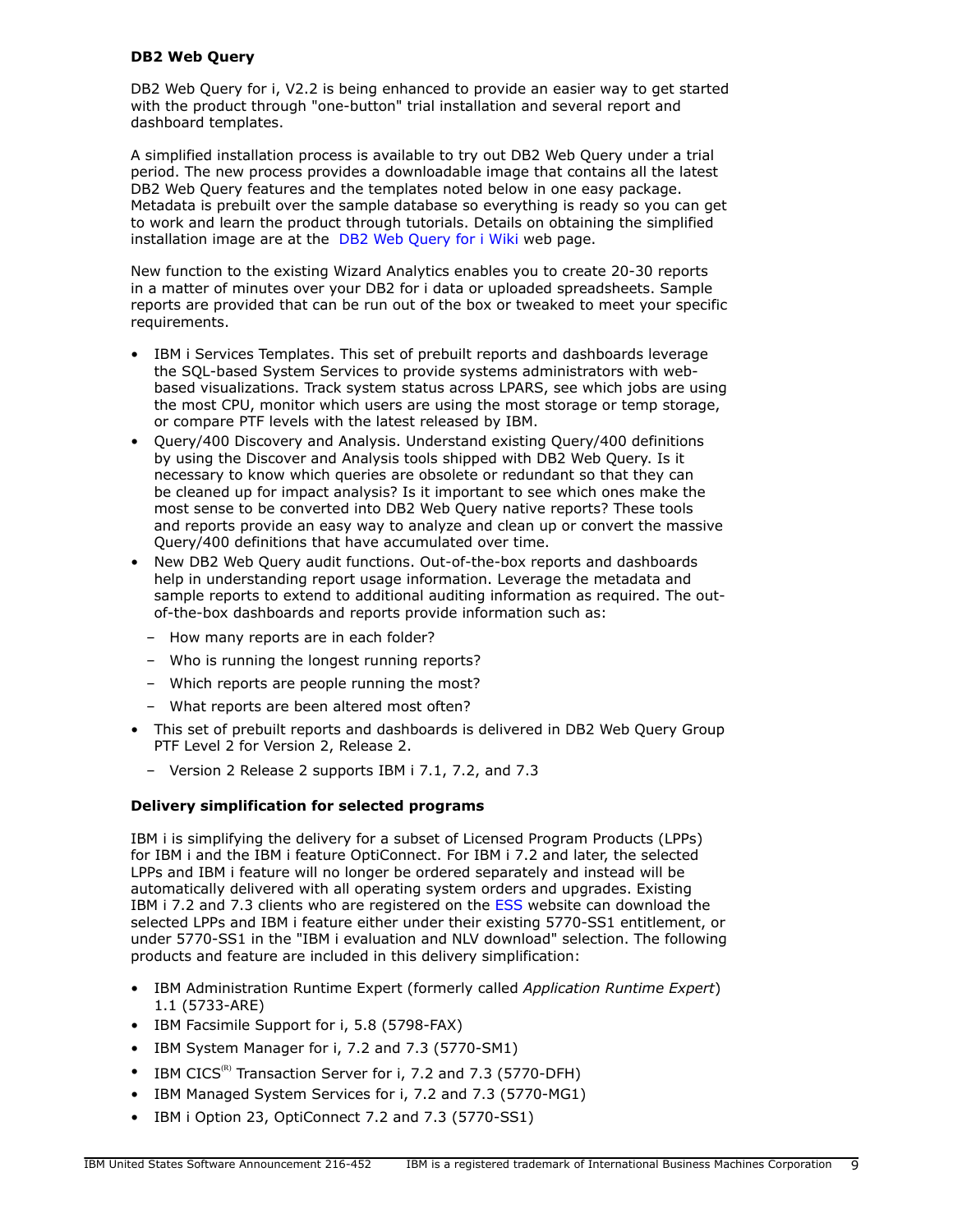**Note:** For the selected products and feature, the IBM i 7.1 ordering and delivery remain the same and the physical media charges still apply; however, there will be no software license charge for the LPPs and IBM i feature.

## **IBM i Entitlement Transfer to P05 processor group machines allows upgrade to three-year Software Maintenance**

The IBM i Entitlement Transfer offering configuration for P05 processor group machines now provides the additional selection of the upgrade to three-year Software Maintenance (SWMA) coverage. Prior to this addition, the IBM i transfer to P05 machines provided selection of 90-day or one-year SWMA coverage.

## **Hardware and system firmware enhancements**

Recent Power hardware and system firmware enhancements provide these advantages to IBM i clients:

- New Power Systems models IBM Power E880C and E870C for cloud deployment.
- IBM Power S822 Model 22A with FW860 now supports IBM i partitions with up to four processor cores. Because IBM i support on Power S822 requires Virtual I/ O Server (VIOS), this change may be of most interest to service providers with external storage and knowledge of VIOS.
- Support for new EXP24SX SAS Storage Enclosure for high-performance disks or SSDs.
- Support for new PCIe3 Cryptographic Coprocessor cards (#EJ32, #EJ33) with improved performance and security services.
- Support for the NIC function in the new PCIe3 100 Gb Ethernet adapters (#EC3M, #EC3L) in configurations with Virtual I/O Server (VIOS).
- Support for new RDX USB Top Mount Docking Station (#EUA3) on Power System S814.
- Support for VNIC fail-over, which provides automated fail-over for SR-IOV network configurations.
- Shared Ethernet Adapter (SEA) large send performance improvements for configurations with VIOS.
- NovaLink support for SR-IOV configurations.
- Support for new tape device TS4500 R3, which has dual robotic accessors that help increase mount performance and overall system availability.

## **Power Systems firmware V8.6 enhancement for identifying a partition using a Universally Unique Identifier (UUID)**

Support for a UUID is available starting with Power Systems firmware V8.6, along with IBM i 7.3 TR1.

Firmware V8.6 and later will generate a UUID as an attribute for each partition. This UUID can then be materialized using the Materialize Machine Attributes (MATMATR) instruction. The UUID does not change when the partition moves to a new serial number; for example, during a Live Partition Mobility (LPM) operation. While the IBM i operating system, the Licensed Program Products for IBM i, and the IBM i license management function do not utilize the UUID, application providers may choose to utilize the UUID in order to facilitate movement and management of partitions between servers. For information regarding using the machine instructions related to UUID, go to the [IBM i Machine Interface](http://www.ibm.com/support/knowledgecenter/ssw_ibm_i_73/rzatk/mitoc.htm) website and search for "UUID."

# <span id="page-9-0"></span>**Product positioning**

IBM i 7.3 is the latest version of the IBM i operating environment. It runs on a Power Systems server and offers a highly scalable and virus-resistant architecture with a proven reputation for exceptional business resiliency. Companies that run applications on IBM i running on a Power server are able to focus on innovation and delivering new value to their business, not on managing their data center operations.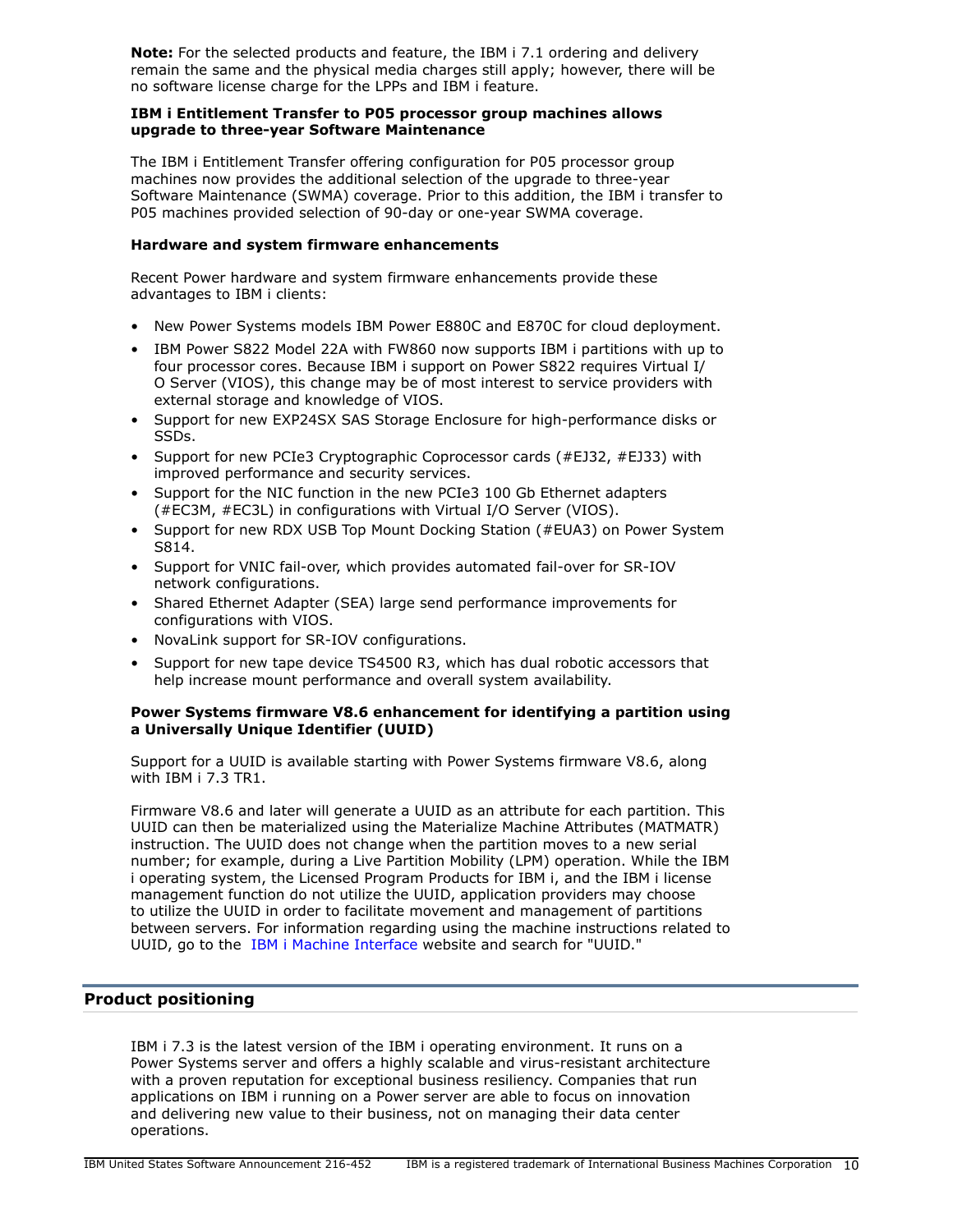IBM i delivers a fully integrated and trusted combination of relational database, security, web services, networking, and storage management capabilities that are required to run business applications. For example, IBM installs and integrates the SQL standards-based DB2 database for IBM i with advanced database management utilities, plus additional middleware components such as multiple file system options, directory capability, an HTTP web server that is powered by Apache, a web application server, and a web services environment.

IBM develops, fully tests, and preloads these core middleware components of IBM i together. The preintegration and testing of IBM i is a key factor in enabling companies to realize lower operations costs by deploying applications faster and maintaining them with less staff.

Virtualization and workload management are also built into the IBM i operating environment to enable businesses to consolidate and run multiple applications and components together on the same system, helping to drive up system usage and delivering a better return on IT investments. This broad and highly stable database and middleware foundation is ideal for efficiently deploying business processing applications.

## **Architecture for simplicity, stability, and security**

Another important advantage for IBM i is the underlying architecture of the operating system, which enables simplicity, stability, and security. These are not add-on features, but inherent aspects of the operating system. Here are a few examples:

## **Simplicity**

The relational database in IBM i is an integrated component that is built on a set of integrated storage management unique to IBM i and its predecessors. This storage management is based on the single-level storage architecture that treats all of the storage managed by IBM i as one long stream of memory that encompasses the system memory and the storage on disks. This architecture makes it critical for the operating system to decide where to store any given piece of data, which removes the user from having to manage data placement. This method makes management of storage and the database objects contained in that storage significantly simpler.

#### **Stability**

IBM i architecturally separates the address spaces of user applications and the operating system, so it is difficult for poorly written or malicious software to intrude upon the underlying operating system support. This is one of several attributes that can help keep IBM i running for days, weeks, and months without unexpected restarting of the operating system.

Several architectural attributes of IBM i have contributed to the stability of the system over the years. First, applications compiled on IBM i are compiled to a set of intermediate code instructions defined as the Technology Independent Machine Interface (TIMI). This enables IBM i to fundamentally change the implementation of underlying hardware, firmware, and virtualization features, without requiring rewriting, changing, or even recompiling the applications written by users. This sort of forward compatibility can be a tremendous business advantage, and it enables the movement of software developed and compiled several years to even decades before to run on later generations of the IBM i operating system.

# **Security**

IBM i and its predecessors have an object-based architecture. Each entity on the system is an object, which has a set of prescribed operations that can be performed on it and connections from the object to those other objects that are allowed to perform various operations. An object that does not have a legal edit operation cannot be edited. It cannot be renamed to another kind of object. If the object does have an edit operation, known as *change* for most objects, it only has a defined set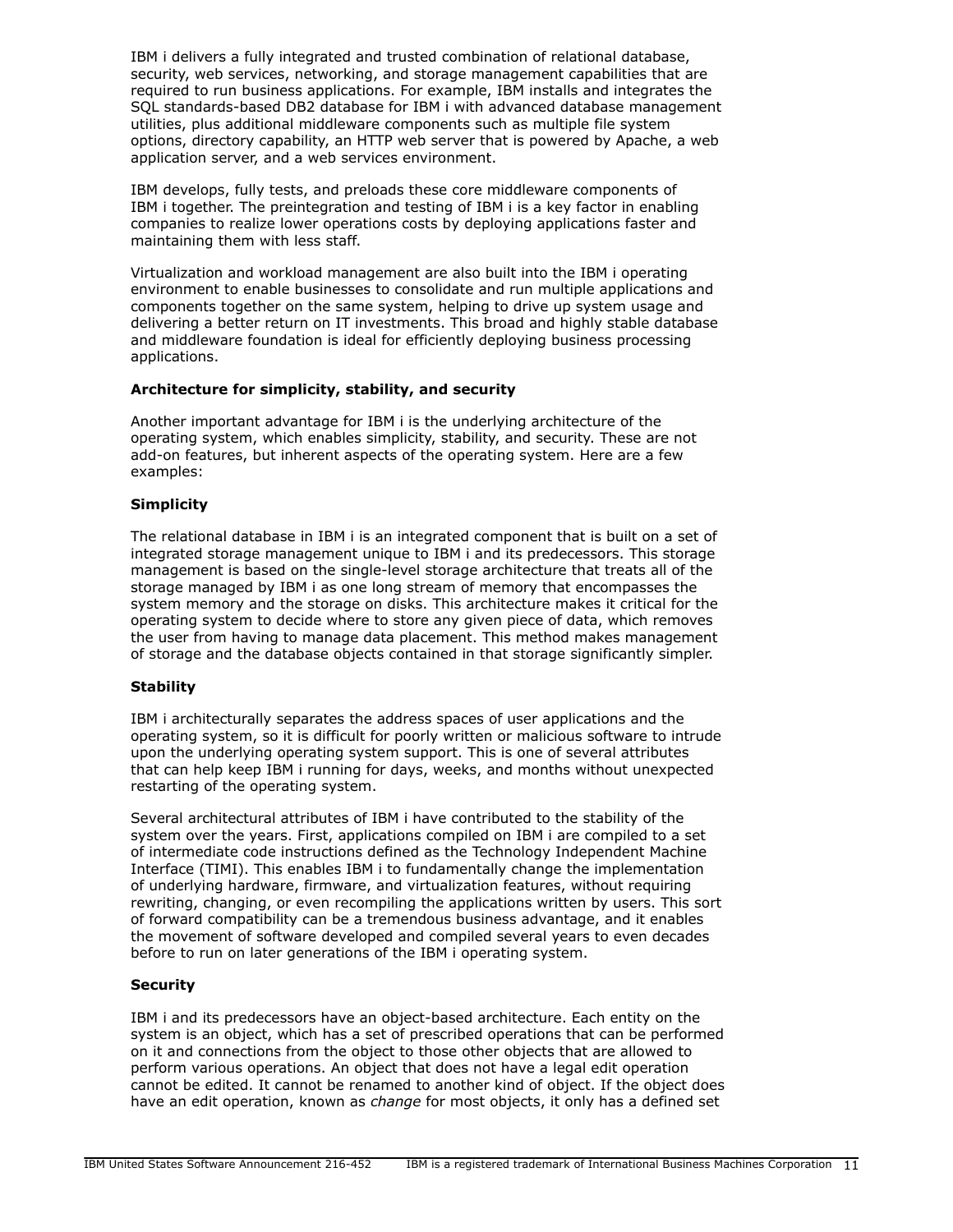of attributes that can be edited, and then only by users who have authority to do that editing.

Objects can easily be hidden from other users by use of the library list objects, and security enhanced by the object-based security associated with all objects. And users who all have a similar role on the system can be grouped for rolebased security, again as part of the base architecture of the system. While the IBM i operating system supports Java, PHP, web services, and other open source programming methods, the underlying architecture offers a level of integration, stability, simplicity, and security that makes it significantly different from comparable operating systems. These aspects can deliver excellent business value to its users.

# **Reference information**

For additional information on announcements related to IBM i, refer to the following:

- Hardware Announcement [116-088,](http://www.ibm.com/common/ssi/cgi-bin/ssialias?infotype=an&subtype=ca&appname=gpateam&supplier=897&letternum=ENUS116-088) dated October 11, 2016(Multiple enhancements for IBM Power Systems I/O and servers)
- Software Announcement [216-384,](http://www.ibm.com/common/ssi/cgi-bin/ssialias?infotype=an&subtype=ca&appname=gpateam&supplier=897&letternum=ENUS216-384) dated October 11, 2016(IBM PowerVM $^{(R)}$  and IBM PowerVC enhancements)
- Software Announcement [216-400,](http://www.ibm.com/common/ssi/cgi-bin/ssialias?infotype=an&subtype=ca&appname=gpateam&supplier=897&letternum=ENUS216-400) dated October 11, 2016(IBM i 7.2 TR5)
- Hardware Announcement [116-091,](http://www.ibm.com/common/ssi/cgi-bin/ssialias?infotype=an&subtype=ca&appname=gpateam&supplier=897&letternum=ENUS116-091) dated September 19, 2016(IBM Power System E880C (9080-MHE))
- Hardware Announcement [116-092,](http://www.ibm.com/common/ssi/cgi-bin/ssialias?infotype=an&subtype=ca&appname=gpateam&supplier=897&letternum=ENUS116-092) dated September 19, 2016(IBM Power System E870C (9080-MME))
- Hardware Announcement [116-051,](http://www.ibm.com/common/ssi/cgi-bin/ssialias?infotype=an&subtype=ca&appname=gpateam&supplier=897&letternum=ENUS116-051) dated May 10, 2016(IBM TS4500 Tape Library)

For information on the new LPP for IBM i IBM Cloud Storage Solutions for i (5733- ICC), see Software Announcement [216-419](http://www.ibm.com/common/ssi/cgi-bin/ssialias?infotype=an&subtype=ca&appname=gpateam&supplier=897&letternum=ENUS216-419), dated October 11, 2016.

This product enables IBM i clients to connect to a public or private cloud. It can be used for data backup and archiving and is targeted for less than one terabyte of data.

## <span id="page-11-0"></span>**Program number**

| Program number | /RM | Program name  |
|----------------|-----|---------------|
| 5770-SS1       |     | IBM i 7.3 TR1 |

#### **Product identification number**

| Program PID number | Maintenance 1-year<br><b>PID number</b> | <b>Maintenance 3-year PID</b><br>number |
|--------------------|-----------------------------------------|-----------------------------------------|
| 5770-SS1           | Not applicable                          | Not applicable                          |

# **Offering Information**

Product information is available on the [IBM Offering Information](http://www.ibm.com/common/ssi) website.

## **Business Partner information**

If you are a Direct Reseller - System Reseller acquiring products from IBM, you may link directly to Business Partner information for this announcement. A PartnerWorld<sup>(R)</sup> ID and password are required (use IBMid).

[BP Attachment for Announcement Letter 216-452](https://www.ibm.com/partnerworld/mem/sla.jsp?num=216-452)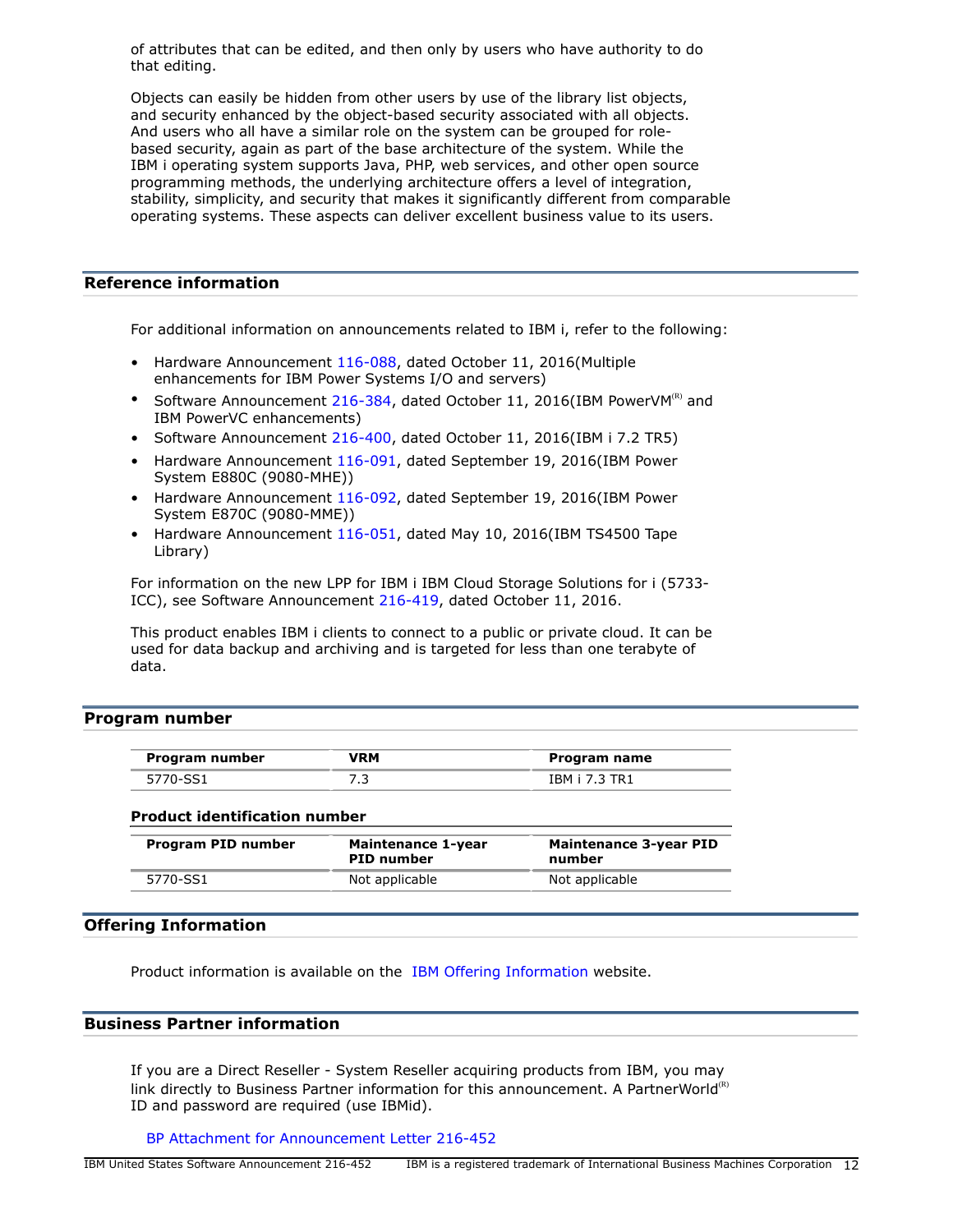## <span id="page-12-0"></span>**Publications**

No publications are shipped with these programs.

## **Services**

#### **Software Services**

IBM Software Services has the breadth, depth, and reach to manage your services needs. You can leverage the deep technical skills of our lab-based, software services team and the business consulting, project management, and infrastructure expertise of our IBM Global Services team. Also, we extend our IBM Software Services reach through IBM Business Partners to provide an extensive portfolio of capabilities. Together, we provide the global reach, intellectual capital, industry insight, and technology leadership to support a wide range of critical business needs.

To learn more about IBM Software Services or to contact a Software Services sales specialist, go to the [IBM Software Services](http://www.ibm.com/software/sw-services/) website.

#### <span id="page-12-1"></span>**Technical information**

#### **Specified operating environment**

#### *Hardware requirements*

IBM i 7.3 TR1 is supported on selected IBM Power Systems and PurePower Systems servers with POWER7, POWER7 +, or POWER8 processors. Clients using Blades or PureFlex systems, and those using servers with POWER6 or POWER6 + or earlier processors, need to move to newer systems to take advantage of the new features in IBM i 7.3 TR1.

For up-to-date information on all types of code levels needed for support of a particular feature, go to the [IBM Prerequisite](https://www-912.ibm.com/e_dir/eServerPrereq.nsf) website.

#### *Software requirements*

To find the supporting technical detail for the topics found in this announcement letter for IBM i 7.3, go to the [TR1 enhancements](http://www.ibm.com/developerworks/ibmi/techupdates/i73-TR1) website.

The program's specifications and specified operating environment information may be found in documentation accompanying the program, if available, such as a readme file, or other information published by IBM, such as an announcement letter. Documentation and other program content may be supplied only in the English language.

#### **User Group requirements**

A strong and passionate worldwide user community focuses on all aspects of IBM i running on Power servers. The community includes online groups and face-to-face community gatherings. The COMMON organization has branches around the world, including COMMON North America, iSUC in Japan, COMMON Europe, and Interaction in Australia/New Zealand.

IBM continues to recognize key community leaders through the IBM champion program. The 14 current IBM i Champions have been recognized for their work in the betterment of user groups, social media, and the Academic Initiative. To learn about the [IBM Champions](https://www.ibm.com/developerworks/champion/) program, see the IBM Champions website.

#### **Security, auditability, and control**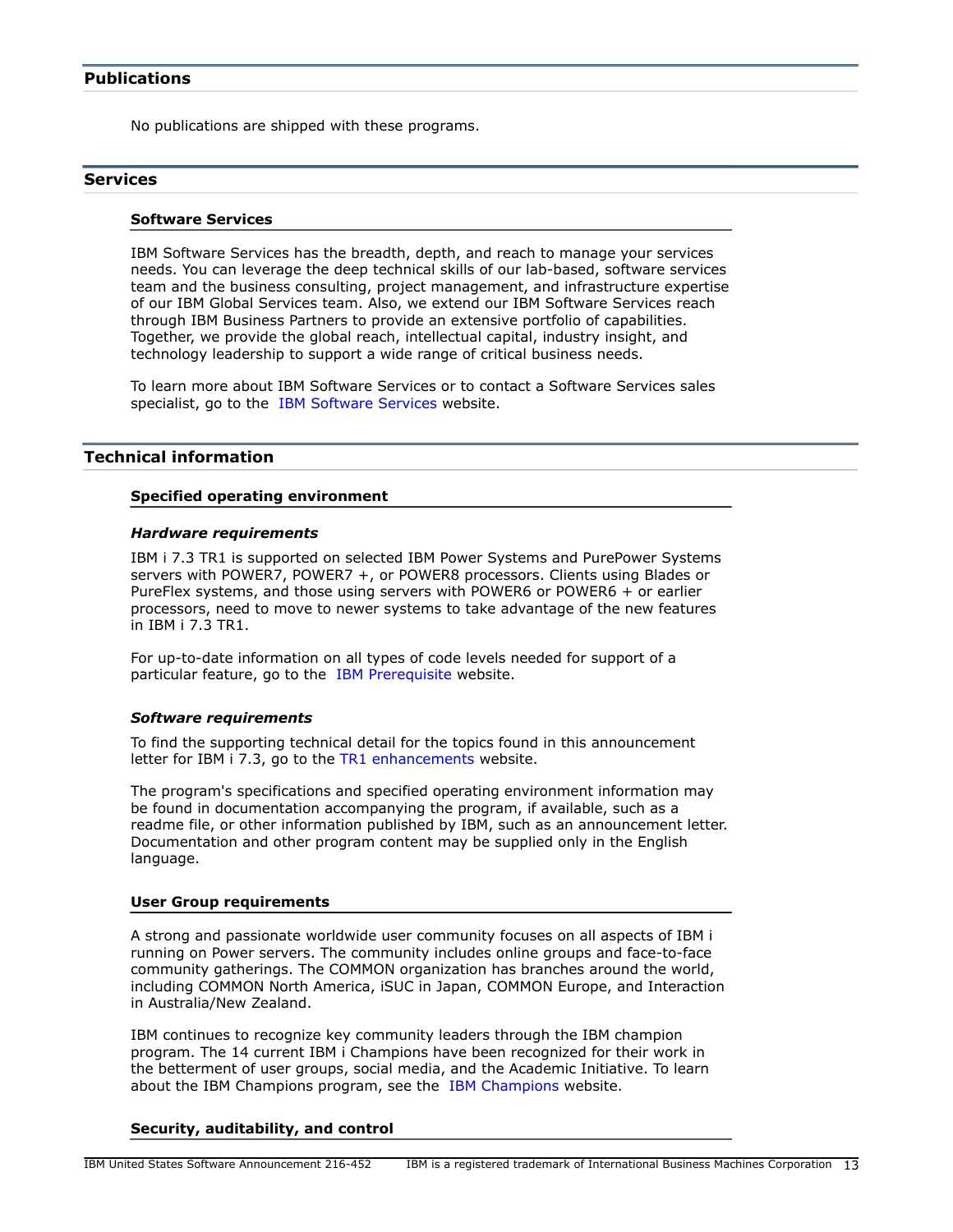These programs use the security and auditability features of the host hardware or software.

The customer is responsible for evaluation, selection, and implementation of security features, administrative procedures, and appropriate controls in application systems and communication facilities.

# <span id="page-13-0"></span>**Ordering information**

#### **Charge metric**

Not applicable.

#### **System Program Order (SPO)**

Not applicable.

#### <span id="page-13-1"></span>**Terms and conditions**

The information provided in this announcement letter is for reference and convenience purposes only. The terms and conditions that govern any transaction with IBM are contained in the applicable contract documents such as the IBM International Program License Agreement, IBM International Passport Advantage<sup>(R)</sup> Agreement, and the IBM Agreement for Acquisition of Software Maintenance.

#### **Licensing**

IBM International Program License Agreement including the License Information document and Proof of Entitlement (PoE) govern your use of the program. PoEs are required for all authorized use.

This software license includes Software Subscription and Support (also referred to as Software Maintenance).

#### **Agreement for Acquisition of Software Maintenance**

The IBM Agreement for Acquisition of Software Maintenance (Z125-6011) applies for Subscription and Support (also referred to as Software Maintenance) and does not require customer signatures.

These programs are licensed under the IBM Program License Agreement (IPLA) and the associated Agreement for Acquisition of Software Maintenance, which provide for support with ongoing access to releases and versions of the program. IBM includes one year of Software Subscription and Support with the initial license acquisition of each program acquired. The initial period of Software Subscription and Support can be extended by the purchase of a renewal option, if available. These programs have a one-time license charge for use of the program and an annual renewable charge for the enhanced support that includes telephone assistance (voice support for defects during normal business hours), as well as access to updates, releases, and versions of the program as long as support is in effect.

## **License Information number**

#### GC52-0885

See the [License Information documents](http://www.ibm.com/software/sla/sladb.nsf) page on the IBM Software License Agreement website for more information.

#### **Limited warranty applies**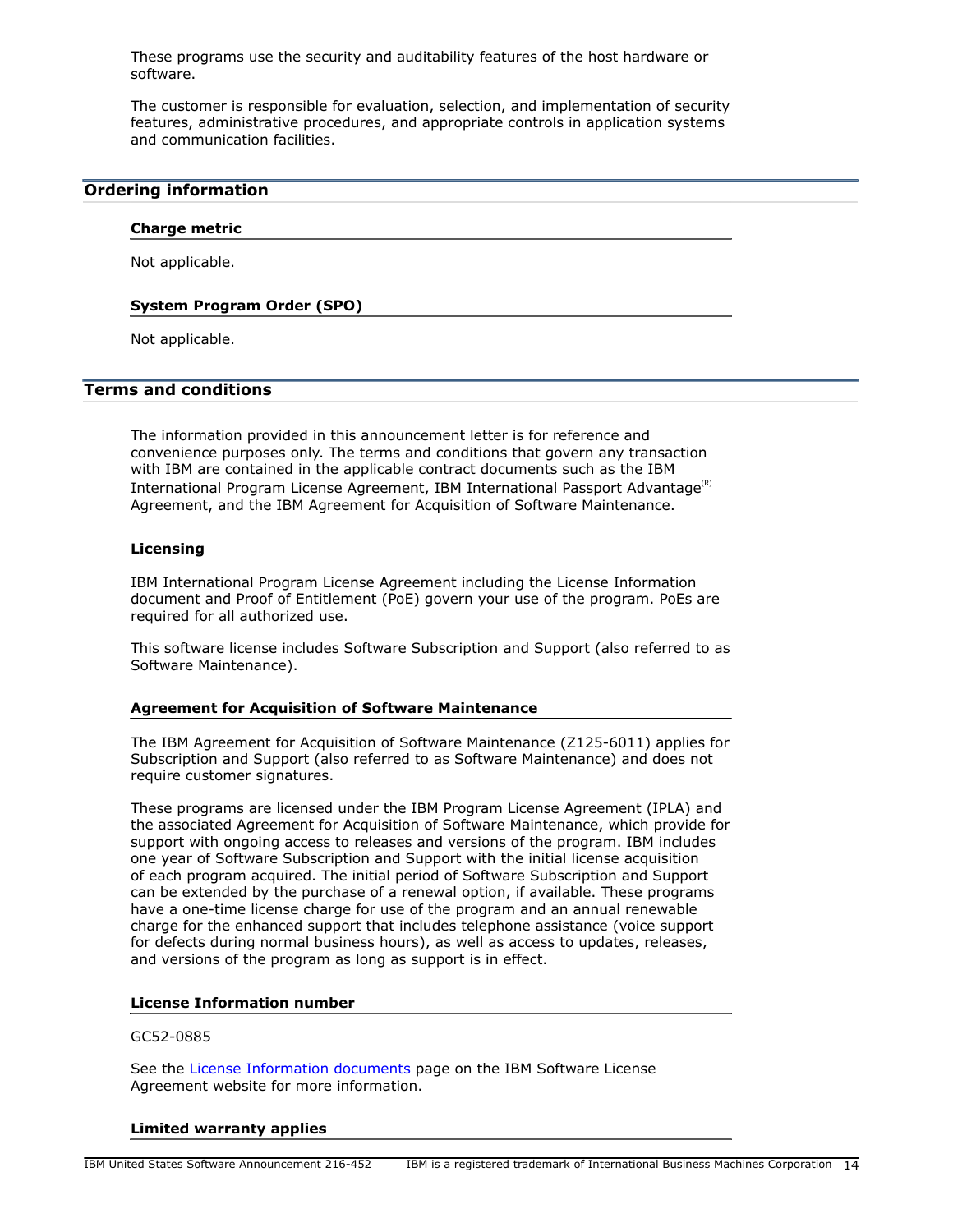#### **Limited warranty**

IBM warrants that when the program is used in the specified operating environment, it will conform to its specifications. The warranty applies only to the unmodified portion of the program. IBM does not warrant uninterrupted or error-free operation of the program or that IBM will correct all program defects. You are responsible for the results obtained from the use of the program.

IBM provides you with access to IBM databases containing information on known program defects, defect corrections, restrictions, and bypasses at no additional charge. For further information, see the [IBM Software Support Handbook.](http://www.ibm.com/support/customercare/sas/f/handbook/home.html)

IBM will maintain this information for at least one year after the original licensee acquires the program (warranty period).

#### **Money-back guarantee**

If for any reason you are dissatisfied with the program and you are the original licensee, you may obtain a refund of the amount you paid for it, if within 30 days of your invoice date you return the program and its PoE to the party from whom you obtained it. If you downloaded the program, you may contact the party from whom you acquired it for instructions on how to obtain the refund.

For clarification, note that for programs acquired under any of IBM's On/Off Capacity on Demand (On/Off CoD) software offerings, this term does not apply since these offerings apply to programs already acquired and in use by you.

#### **Volume orders (IVO)**

Yes. Contact your IBM representative.

#### **Passport Advantage applies**

No

#### **Usage restriction**

Yes

See the [License Information documents](http://www.ibm.com/software/sla/sladb.nsf) page on the IBM Software License Agreement website for more information.

#### **Software Subscription and Support applies**

Yes. All distributed software licenses include Software Subscription and Support (also referred to as Software Maintenance) for a period of 12 months from the date of acquisition, providing a streamlined way to acquire IBM software and assure technical support coverage for all licenses. Extending coverage for a total of three years from date of acquisition may be elected.

While your Software Subscription and Support is in effect, IBM provides you assistance for your routine, short duration installation and usage (how-to) questions, and code-related questions. IBM provides assistance by telephone and, if available, electronic access, only to your information systems (IS) technical support personnel during the normal business hours (published prime shift hours) of your IBM support center. (This assistance is not available to your end users.) IBM provides Severity 1 assistance 24 hours a day, every day of the year. For additional details, go to the [IBM Support Handbooks](http://www.ibm.com/support/handbook) page.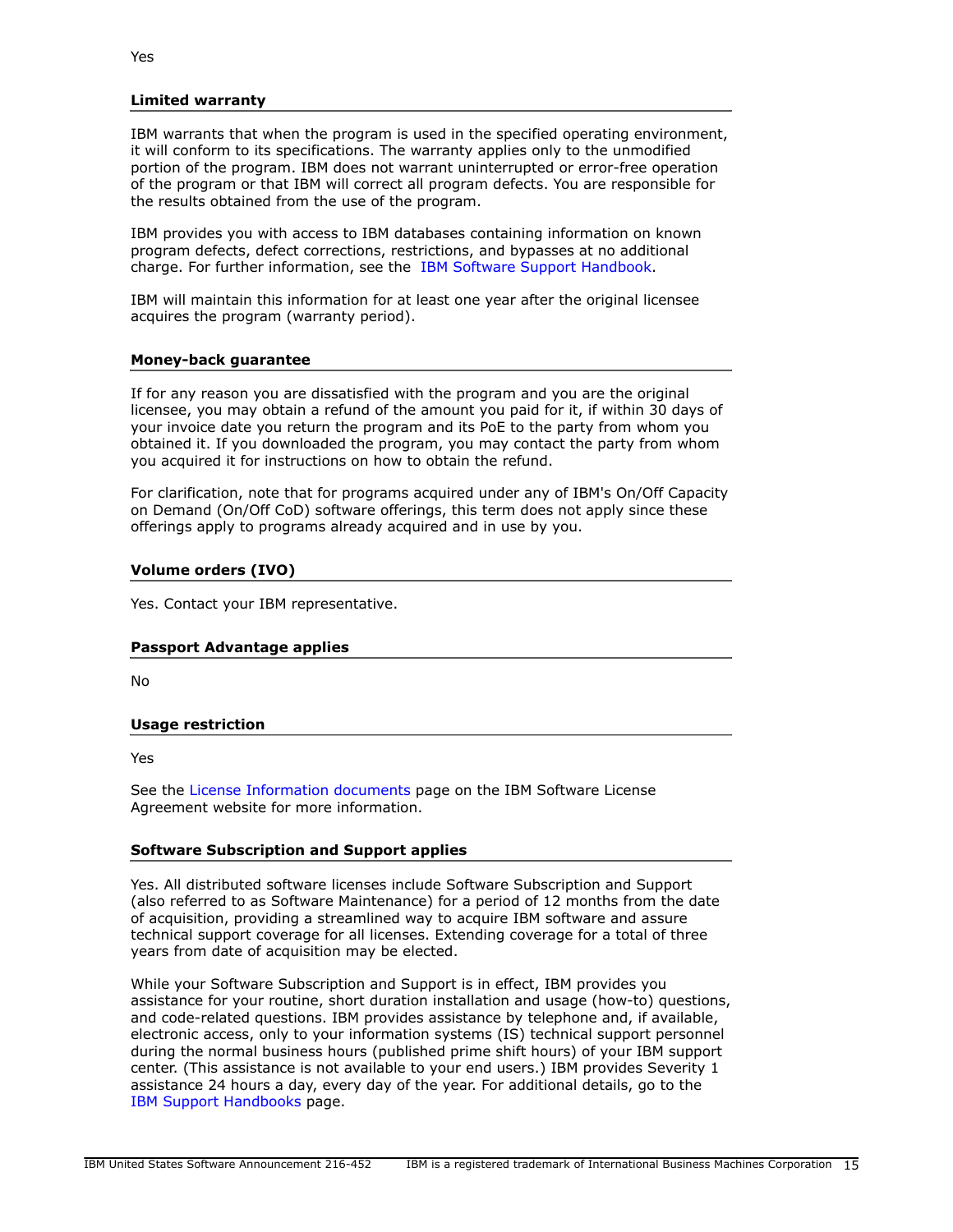Software Subscription and Support does not include assistance for the design and development of applications, your use of programs in other than their specified operating environment, or failures caused by products for which IBM is not responsible under this agreement.

| <b>IBM Operational Support Services - SoftwareXcel</b> |  |  |
|--------------------------------------------------------|--|--|
| Yes                                                    |  |  |
| System i Software Maintenance applies                  |  |  |
| Yes                                                    |  |  |
| Variable charges apply                                 |  |  |
| No                                                     |  |  |

## **Educational allowance available**

Yes. A 15% education allowance applies to qualified education institution customers.

# **Statement of good security practices**

IT system security involves protecting systems and information through prevention, detection, and response to improper access from within and outside your enterprise. Improper access can result in information being altered, destroyed, or misappropriated or can result in misuse of your systems to attack others. Without a comprehensive approach to security, no IT system or product should be considered completely secure and no single product or security measure can be completely effective in preventing improper access. IBM systems and products are designed to be part of a lawful, comprehensive security approach, which will necessarily involve additional operational procedures, and may require other systems, products, or services to be most effective.

**Important:** IBM does not warrant that any systems, products, or services are immune from, or will make your enterprise immune from, the malicious or illegal conduct of any party.

## <span id="page-15-0"></span>**Prices**

For additional information and current prices, contact your local IBM representative.

#### *Trademarks*

Power Systems and PureFlex are trademarks of IBM Corporation in the United States, other countries, or both.

IBM, Power, DB2, Rational, PowerHA, SystemMirror, Storwize, HyperSwap, WebSphere, POWER7, POWER8, POWER6, PartnerWorld, Passport Advantage, System i, developerWorks, Express, FlashCopy, CICS and PowerVM are registered trademarks of IBM Corporation in the United States, other countries, or both. Microsoft and Windows are trademarks of Microsoft Corporation in the United States, other countries, or both.

Oracle and Java are trademarks of Oracle and/or its affiliates in the United States, other countries, or both.

Other company, product, and service names may be trademarks or service marks of others.

## *Terms of use*